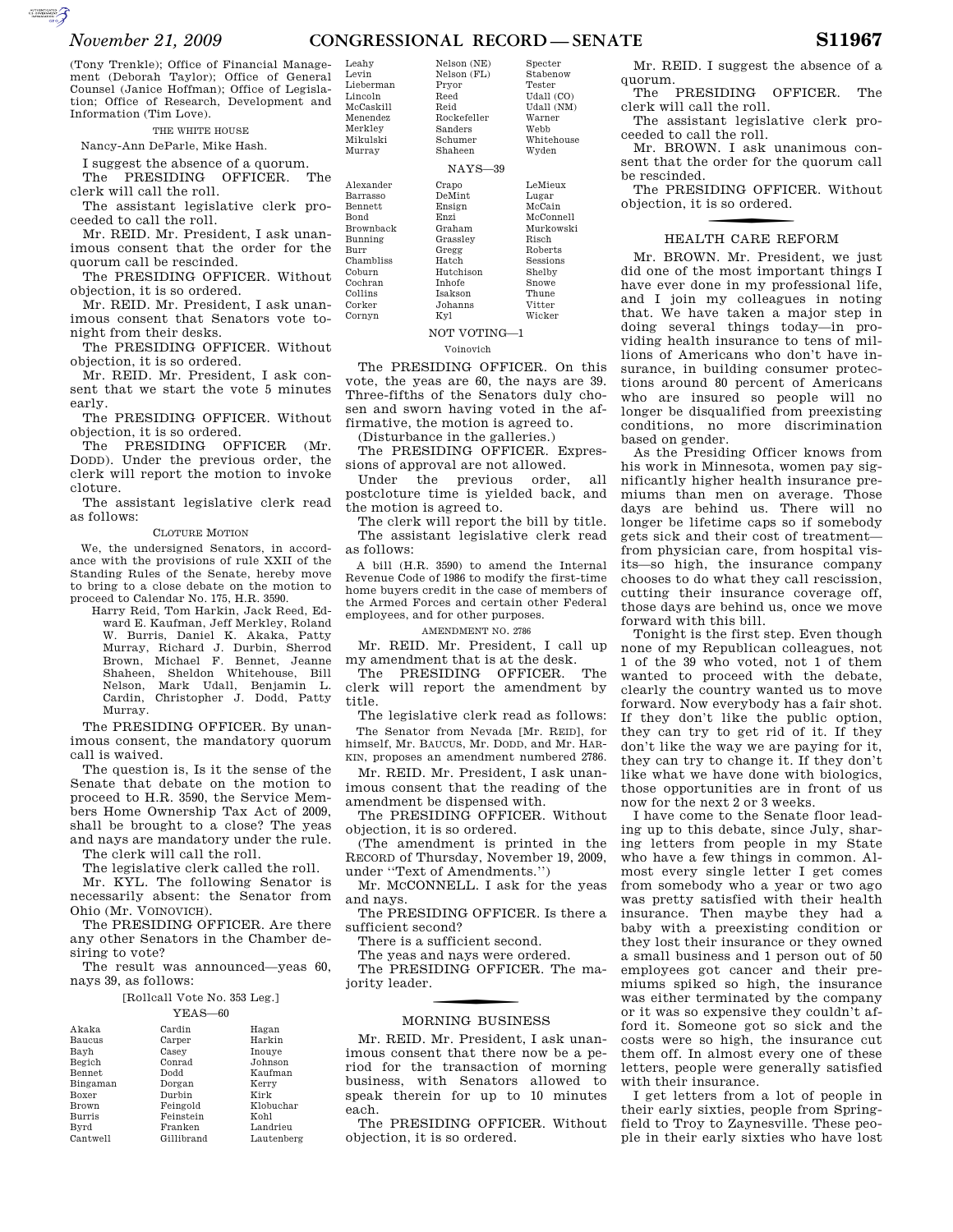their insurance, their job, or they had a preexisting condition, can't wait to be 65. It is a pretty bad commentary on how we do this when a 62-year-old is so anxious to be 65 so that they have insurance. Then they have the security and the stability of Medicare. Why shouldn't we instead give them the security and the stability of the public option, if that is what they choose, if they are uninsured and in their sixties or forties or any other age.

The last thing I have found in these letters is an overwhelming sentiment in support of the public option. The public option does several things. The public option is only an option. If you want CIGNA or WellPoint or Medical Mutual, a not-for-profit company in Ohio, you can choose that or the public option. The public option, even with these reforms, will help keep the insurance companies honest. Nobody gets eliminated from Medicare because of a preexisting condition. Nobody will lose their health insurance with the public option because of a preexisting condition. Too many times, they have, if they had CIGNA or if they had WellPoint or Blue Cross or Aetna. That is the second reason the public option is so important.

Third, the public option is going to keep costs in check because in southwest Ohio, in Cincinnati, and the three surrounding counties, two insurance companies have 85 percent of the insurance policies.

What does that mean? It means lower quality and higher cost. Put the public option in as a competitor, people in Lebanon and Batavia and Middletown and Butler and Cincinnati don't have to choose the public option, but its very existence will discipline the market. It is good, old-fashioned American competition, and it will mean that the private insurance companies will act better. They will provide better quality at a lower price. That is the whole point of the public option.

Let me share a couple letters this evening. Debbie from Clark County:

In May, I suffered a serious ankle injury. After an ER visit and then a consultation by a specialist, I was told not to bear weight on my foot and that I needed major surgery.

Up until June 1, I was covered by my husband's employer-based plan. His company then changed its insurance policy and stated that any spouse of an employee who worked full time, and had access to insurance, would no longer be covered.

At the time, I was still employed and had access to an employer plan. But shortly after my injury on May 29, I couldn't work, and asked that I be put on my husband's plan.

The insurer initially declined, but after weeks of fighting, they agreed to put me back on his plan, but only during open enrollment in March 2010.

My surgery is critical and needs to be done immediately; I have to wait until March 2010—nearly ten months after my injury.

I have researched private insurance, but we can't afford it. Nor can we afford the surgery without insurance.

We have worked hard and raised our four children to believe that nothing worth having comes easy. But now, I feel like I'm somehow letting my family down.

How can this happen when living in the United States of America?

Debbie is like so many Ohioans and so many Americans who have worked hard, paid their taxes, played by the rules, and something happened with their insurance. They lost their insurance. She was victimized by a set of circumstances that simply shouldn't happen. Under our bill this will not happen. They will not be allowed to take people's insurance away. People will not fall through the cracks. She will be able to get insurance by buying on the insurance exchange. If she chooses to, she could choose the public option.

Robert from Lake County:

In 1986 my wife was terminally ill with cancer and several other illnesses. When I switched jobs and looked for new insurance, we were denied because of her pre-existing condition.

In 2001, when I was 58, I lost my job. When COBRA ran out, I was denied insurance based on my pre-existing conditions of diabetes and heart disease.

I managed to limp through until I turned 65 and became eligible for Medicare. I'm sure the fear and anxiety I suffered

over health insurance hasn't been at all beneficial to my overall health.

We don't think about that in this body. Most of the people we hang around with have insurance. Most of the people we hang around with as Senators don't have a lot of these problems. We certainly have sick relatives and friends who have disabilities and illnesses. But rarely do they have to worry so much before they turn 65 and can get the stability of Medicare, the same stability we want to give people in the public option. When you think about that, think of all the people who have insurance and they go to the doctor or hospital and get a medical treatment. They then apply to their insurance company to get their benefits paid for their expenses. Thirty percent of the time insurance companies deny claims—30 percent of the time, often on appeal to the insurance company, though they will pay the claim on the second round.

Think about putting people through that. You are sick, you have a \$14,000 medical bill. You are making \$35,000 a year. You can't afford anything close to that. Your insurance company turns you down. You go back and fight with them, you argue with them, or your spouse argues with them. Where does that leave you?

In difficult times with their health, the anxiety makes it even worse. That is why we need to change this model of the private insurance companies finding all kinds of reasons to not insure people with preexisting conditions, to discriminate because of gender and then to refuse to pay claims. That is what the public option will do, inject competition so they would not be able to do that.

The last letter I wish to share is from Shelly from Coshocton County in sort of eastern-southeastern Ohio:

I have no health insurance coverage for myself or my son. My husband is disabled and receives Social Security Disability and Medicare.

My son was born with a congenital heart defect and has already had one open heart surgery. Along with my pre-existing condition, neither of us can afford private coverage. Pre-existing conditions should be illegal for insurance companies to use to delay health care for Americans.

A public option would protect Shelly. She asks for a public option. She says: A public option would protect me from preexisting condition exclusions. That is exactly right. The insurance industry model—you think about how it works.

They first hire a bunch of bureaucrats to keep people from buying insurance if they are sick. So they deny people the ability to buy insurance because they might be expensive, on the one hand. And then, after you do have coverage, and you get sick and you submit a claim, they hire a bunch of bureaucrats on that end to stop you from getting payment, to stop you from getting reimbursed for your claim.

That is why the CEO of Aetna was able to make \$24 million last year. That is why insurance companies have seen profits increase 400 percent in the last 7 years. When you have a business model where you hire a bunch of bureaucrats to keep people who are sick from buying your insurance, and on the other end you hire a bunch of bureaucrats to deny payment of their claims, those are companies that are going to make a lot of money.

That is a pretty good business model. It works for them. The CEOs of the top 10 insurance companies in the country average \$11 million in pay. It works for them. It works for their shareholders. It works for their profitability. It is not working so well for Shelly. It is not working so well for Debbie from Springfield. It is not working so well for Robert from Wickliffe or Willowick, in that part of Ohio.

So it is clear we have our work cut out for us tonight. It is a major step. I am sorry none of my Republican colleagues wanted to even debate this, wanted to even move forward and put this bill on the floor. But I am confident as we process these amendments, the dozens and dozens of amendments— I know the Presiding Officer has a great amendment on making sure the drug companies that advertise do not get subsidized by taxpayers through a tax deduction, which they do now. There are a lot of amendments that are coming to this floor that will make this bill better.

There are some amendments that will not make it better. But everybody is going to have a free shot—all 100 of us. That is the way this system should work. That is why open debate is good, even though some of my colleagues did not want us to do that. But that is why, in the next month or two, we are going to get a bill through the Senate, through the conference committee, to the President's desk, and it is going to change Americans' lives.